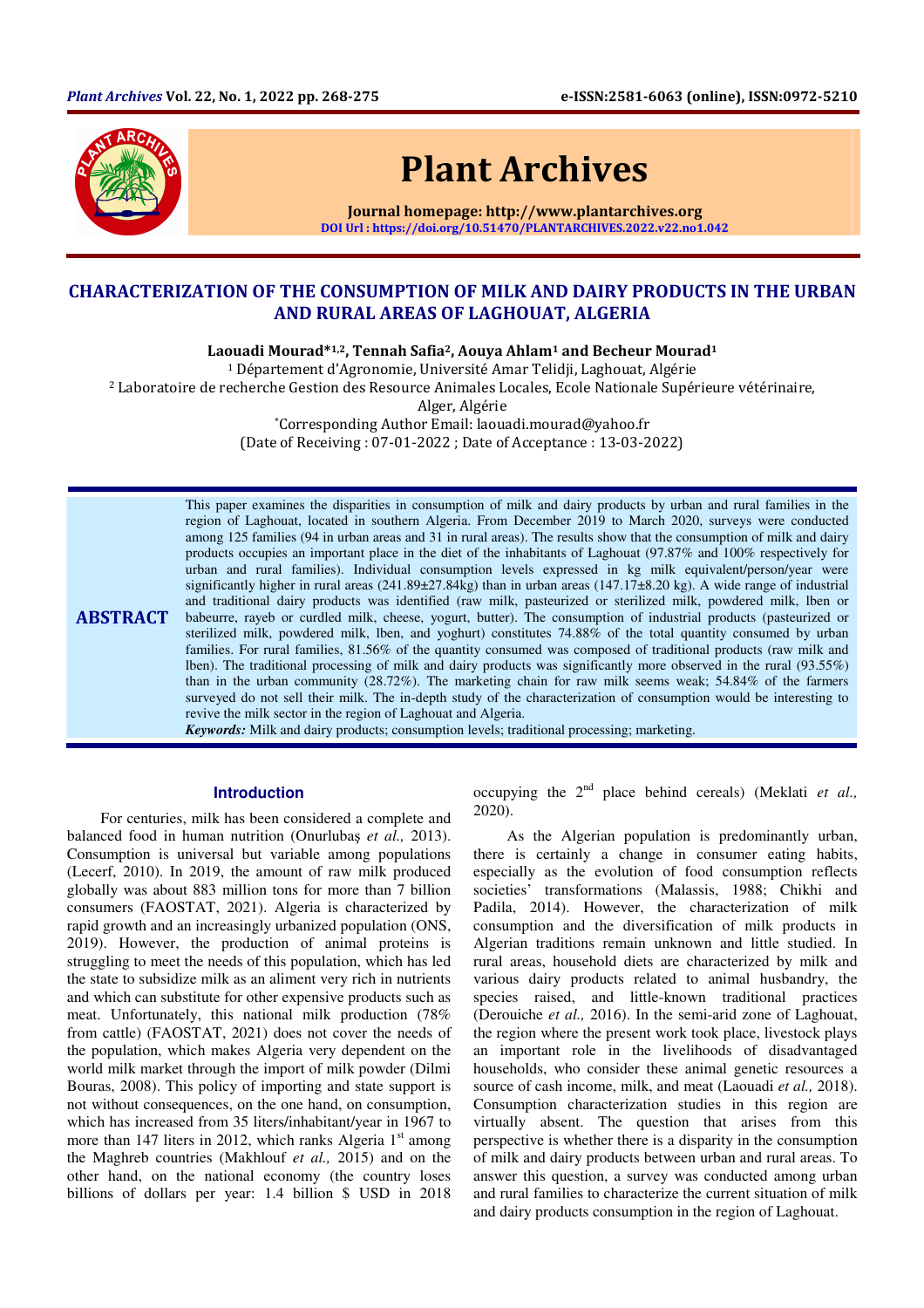#### **Material and Methods**

## **Study area**

The study was conducted in seven communes of the wilaya of Laghouat (Figure 1). The commune of Laghouat was selected to conduct the urban community survey. The remaining six communes were selected to conduct the rural community survey.



Fig. 1 : Laghouat study area, showing the communes covered by the survey.

#### **Data collection**

A household survey was conducted from December 2019 to March 2020 to obtain consumption information. The structured questionnaire, including closed and open-ended questions, was administered to 125 people (94 urban and 31 rural communities). These individuals were randomly selected but needed to know the household level's consumption characteristics.

#### **Description of the questionnaire**

The questionnaire covered the following components:

- socio-economic characteristics of the household:
- characteristics corresponding to the consumption of milk and dairy products, reasons for consumption, and the list of dairy products consumed;
- a detailed description of consumption of each identified dairy product;
- consumption levels of milk and dairy products;
- traditional milk processing;
- marketing of milk and dairy products in the rural environment.

## **Calculation of consumption levels**

For statistical purposes, it may sometimes be useful to compare quantities of dairy products with each other by reducing them to equivalent quantities of milk. For this purpose, conversion coefficients have been used. The principle evaluates the quantity of milk necessary to manufacture the products considered. The most commonly used milk equivalents are those based on dry matter (Meyer and Duteurtre, 1998): raw milk: 1, pasteurized milk: 1, powdered milk: 7.6, lben: 1, rayeb: 1, yogurt: 1, cheese: 3.2, butter: 6.6. The quantity of milk and dairy products consumed at the household level per year is equal to the quantity consumed per day, multiplied by the conversion

factor for each product type, multiplied by 365 days. The quantity consumed by each individual per year corresponds to the value obtained per household divided by the number of individuals in the surveyed family.

#### **Statistical analysis**

All statistical analyses were performed using R software (Version 3.1.1). Simple descriptive statistics (frequencies, mean, and standard error) were used to analyze the variables studied. The difference between frequencies was tested using Chi-Square or Fisher exact, and the difference between consumption levels was tested using the one-factor ANOVA.

# **Results and Discussion**

Our study consisted of a food survey. Its overall objective was to characterize consumer behavior towards milk and dairy products in two distinct communities: urban and rural. According to Pale (2006), the determinants of consumption according to the literature are of several kinds: the place of residence, salary of the head of household, price of products, season, taste, hygiene, availability of products, etc. In this work, we chose the parameter "community of society: urban or rural" as an explanatory variable for disparities in the consumption of milk and dairy products.

#### **Socio-economic characteristics**

Each surveyed household had an average of 6.69±0.20 and 6.32±0.47 persons for the urban and rural families, respectively, which is similar to the national average in 2011, which was 6.02 persons (ONS, 2014), and also to the average recorded in the rural setting of Tebessa (6.1±2.2 persons) (Derouiche et *al.,* 2016). Of these people, 4.89±0.20 and 5.06±0.47 were adults for the urban and rural settings, respectively. The respondents to the questionnaire were 88.3% women in urban areas and 83.87% men in rural areas. The same trend was found by Laouadi et *al.* (2018). This could be due to rural society's traditional and cultural structure (customs) in which men prohibit women from participating in the interview. Ideally, the head of the household should be interviewed. However, given his unavailability, the surveys were conducted with family members who should know the consumption patterns in their households (17.02% of respondents are parents in the urban area versus 83.87% in the rural area).

#### **Consumption of milk and dairy products**

Milk is highly consumed by the inhabitants of Laghouat (*p<0.05)* in both urban (97.87%) and rural areas (100%) (Table 1). This last result could be explained by the fact that milk is part of the culture of the herding peoples in Algeria. In the Laghouat region, livestock breeding is a tradition rooted in the region's history. 100% of the respondents in the rural areas own livestock (41.93% cattle breeding, 77.42% goat breeding, 3.22% sheep breeding, and 3.22% camel breeding). The absolute non-consumption of milk and dairy products is marked only in 2.13% of urban respondents and is due to the vegetarian nature of the family or the undesirable taste of milk and dairy products. Both communities consider milk to be a necessary food. It should always be present in the daily menu as a source of calcium (61 and 74% for urban and rural families, respectively). Indeed, milk fits well into the habits of urban and rural households (22%) (Table 1). In addition, according to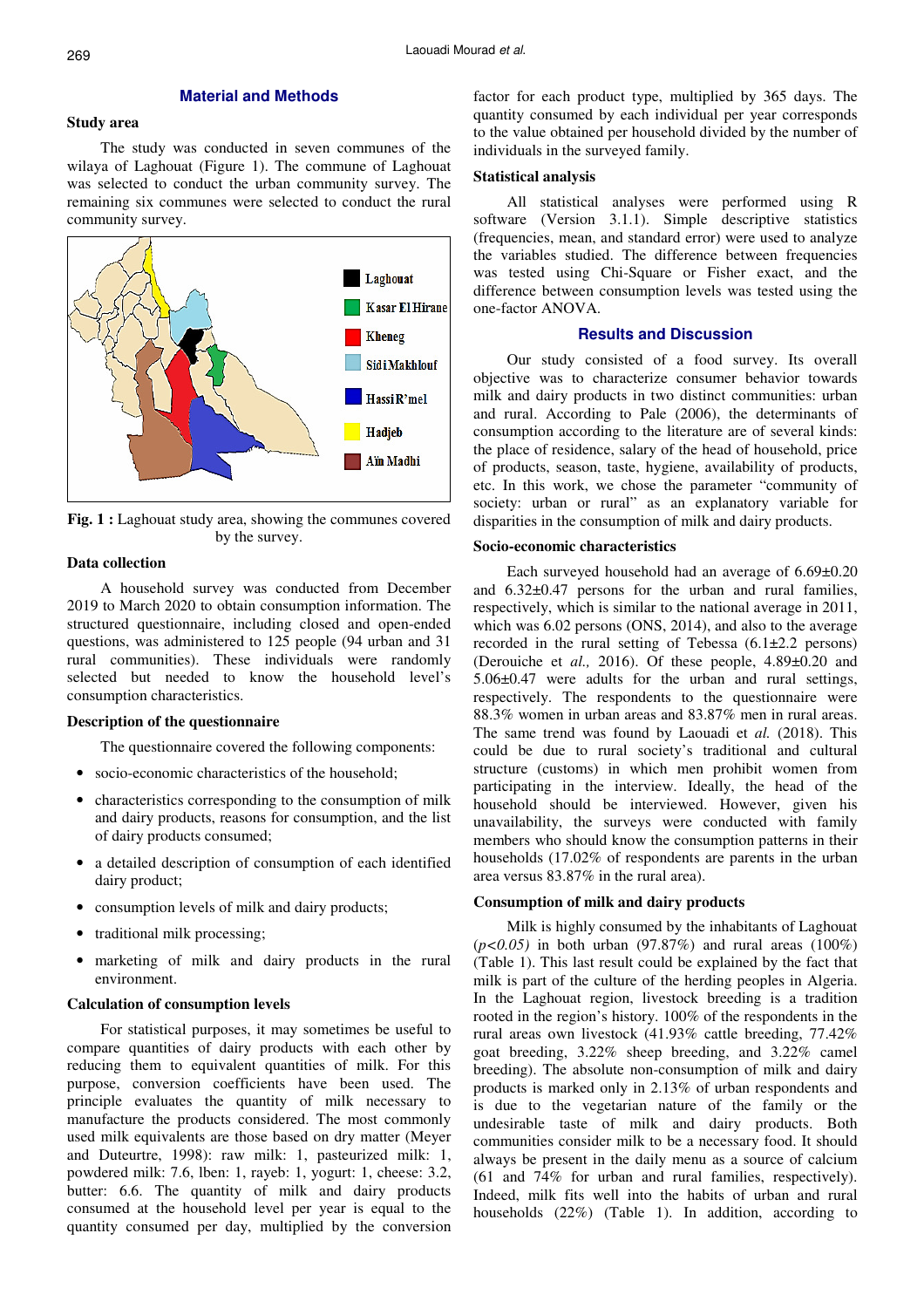Amellel (1994), dairy products are a substitute for seasonal fruit for certain categories of households because of the generally very high prices of the latter.

In Africa, milk and dairy products occupy a significant place in the dietary tradition of many African ethnic groups; imports have also made available to the continent's urban populations a wide range of products appreciated for their nutritional and taste qualities (Metzger et *al.,* 1995). The high consumption rate of milk and dairy products is also partly the result of past government policies (Bencharif, 2001), which have promoted their consumption as a cheap and affordable source of animal protein for the majority of the population and possible alternative to more expensive meat. The results of Table 1 show that the range of dairy products consumed is very diversified: raw milk, pasteurized and sterilized milk, powdered milk, lben, rayeb, butter, yogurt, and cheese. Industrial milk (pasteurized or UHT or powdered) is more consumed by urban citizens who have greater purchasing power and are rather forced to choose what is available on the market. The rural community consumes only raw milk (100%). This last result was also recorded in Tébessa by Derouiche *et al.* (2016). Furthermore, it could be explained by the availability of raw milk (100% of the respondents own livestock). On the other hand, the population's preferences have become accustomed to consuming it. Similarly, some rural consumers did not have access to the urban city because of the distance.

#### **Raw milk**

The results in Table 2 show that the proportion of households that consume raw milk does not exceed half (42.55%) in urban areas, while it is very high among rural families (100%). The consumption of raw milk was also very popular in rural areas of the region of Tebessa (85.1%) (Derouiche et *al.,* 2016). Regarding the origin of the raw milk consumed, the difference between the two populations was highly significant (*p<0.001*). 77.50% of urban families obtain it from the informal market, while 100% of rural families consume milk produced by themselves (Table 2). Our results also show that cow's milk is more consumed in urban areas (82.5%) given its availability in the informal market. In rural areas, goat's milk dominates (77.42%). In the Laghouat region, goats are generally used to cover the household's daily needs in milk and meat (Laouadi et *al.,*  2018). The consumption of sheep's milk was very low due to, on the one hand, its non-availability in the urban market. On the other hand, in rural areas, this milk is usually kept to feed the lambs or transform it into the traditional product 'Dhane', which is expensive. The consumption of camel milk by the surveyed population is very limited because of its unavailability on the market and its very high price (500- 1000 Algerian dinars/liter).

#### **Pasteurized or sterilized UHT milk**

This milk category concerns milk in pasteurized bags subsidized by the state and sterilized milk under different brands. The latter product is consumed by a rather well-to-do segment of the population. Its cost does not allow an individual with an average income to consume it regularly. The results in Table 3 show that urban families consume more of this type of milk (89.36%) than rural families (22.58%) (*p<0.001*). Derouiche *et al.* (2016) reported that only 12.5% of rural families consumed industrial milk.

Regarding its origin, we noted that this product is almost purchased in supermarkets (100%) (Table 3).

#### **Milk powder**

The results (Table 4) show that the consumption of powdered milk has the same trend as that of pasteurized or sterilized milk, i.e., significantly higher consumption in urban areas (84.04%) compared to rural areas (12.90%). The results obtained by Derouiche *et al.* (2016) show a lower consumption in rural areas (1.8%). Milk powder is one of the most widespread products in sales outlets. It comes from different countries, under different brands, and in different packages. As a result, it is 100% formally purchased at the point of sale.

## **Curdled milk (Rayeb)**

The results presented in Table 5 do not show a significant difference in the consumption of "Rayeb" between urban and rural families (62.77 and 67.74%, respectively). Still, this curd's origin differs significantly between the two environments (*p<0.001*). 91.53% of the urban population surveyed buy this product in registered sales outlets packaged in bags or bottles, while 95.24% locally through traditional processing (Table 5).

## **Babeurre (Lben)**

The consumption of "Lben" was more important in rural areas than in urban areas (96.77% vs. 81.91%). This rate is higher than the one recorded by Derouiche et *al.*  (2016) in rural areas in Tebessa (48.8%). Industrial "lben" was the most consumed in urban families (89.61%), while traditionally processed lben was the most consumed in rural areas (96.66%) (Table 6).

# **Yoghurt**

Yoghurt consumption was significantly (*p<0.001*) higher in the urban area (Table 7), given its availability in the formal market in brewed and fruity especially. Rural families in the Laghouat region consume more yoghurt (74.19%) than those in Tebessa (22.1% in the study of Derouiche et *al.*, 2016). The formal market thus remains the only place of supply (100%) of this type of product for both populations (Table 7).

#### **Cheese**

The results in Table 8 always show a higher consumption  $(p<0.001)$  of this type of product in urban families (97.87%) compared to rural families (70.97%). Our survey found that the consumption of traditional cheese (Djben) was very low in both communities. The explanation that could be given for this trend is that in the formal market, a significant range of cheeses exists.

#### **Butter or Zebda**

The results summarized in Table 9 show that all (100%) of the rural population consumes butter (or Zebda), mostly from traditional processing (87.10%), which is greater than the consumption recorded in the rural area of Tebessa (33%) in the study by Derouiche *et al.* (2016). The urban population also consumes butter considerably (88.30%), but it is mostly of industrial origin in margarine or industrial butter (98.8%).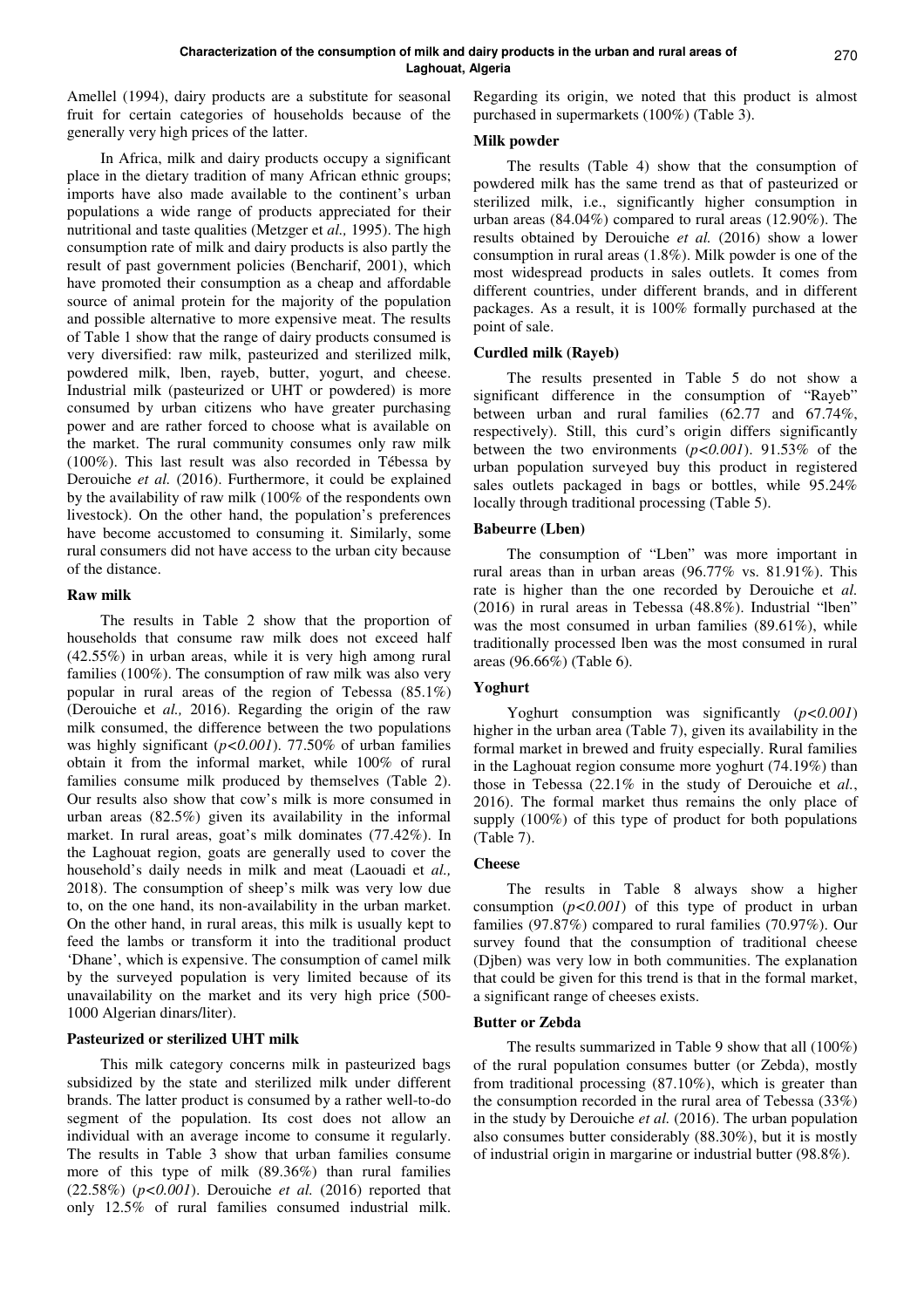#### **Level of consumption**

Table 10 shows consumption levels in kg of milk equivalent per household and individual for milk and dairy products. The quantities consumed differed significantly in urban and rural areas for raw, pasteurized, or sterilized UHT milk, powdered milk, lben, and rayeb. The differences were not significant for yoghurt, cheese, and butter (*p>0.05*). In terms of kg milk equivalent consumed per individual per year, total consumption for all dairy products differed significantly between the two communities, with higher quantities in rural areas  $(147.17\pm8.20 \text{ kg}$  for urban families *vs.* 241.89±27.84 kg for rural families). The significant increase in milk and dairy products consumption in rural areas could be explained by the high percentage of selfconsumption, the high frequency of consumption (several times a day), and the absence of a milk marketing chain in the Laghouat region. Similarly, it appears that milk is an essential food in the diet of poor rural families and can substitute other expensive products (meat and fruit).

For rural families, the consumption of raw milk (131.63±13.21 kg milk equivalent/individual/year) produced 100% locally and Lben (68.82±14.47 kg milk equivalent/individual/year) produced in 96.66% locally, represent 81.56% of the total quantity consumed. For urban families, industrial dairy products (pasteurized or sterilized milk, powdered milk, Lben, and yoghurt) are the most consumed and represent 74.88% of the total quantity consumed. The values recorded in our study show a higher consumption than the national average in Ramdane *et al.* (2019) study, which is 96.96 kg/person/year and the average recorded in the south (70.55 kg/person/year) by the same author. However, it appears lower than the average milk consumption, estimated by a survey in the urban area of Souk-Ahras (Algeria) at 172.5 kg milk equivalent/capita/year (Mamine et *al.,* 2016).

The consumption of rural families in the Laghouat region (241.89±27.84 kg milk equivalent/person/year) is lower compared to that of Tébessa found by Derouiche et *al.*  (2016) (340±183 kg milk equivalent/person/year). On a global scale, the average annual figure recorded for urban and rural families in our study far exceeds the recommendations of international bodies for a balanced diet (WHO and FAO): 90kg milk equivalent per year (Haug et *al.,* 2007). The average in Laghouat is higher than in other African countries (17.5 kg/capita/year in rural Senegal, 21.5 kg milk equivalent/capita/year in Mali, 23 kg/capita/year in Ethiopia, 16 kg/capita/year in Burkina Faso, 12.6 kg/capita/year). Indeed, milk and dairy products do not occupy a predominant place in the food ratio in these countries. African consumers do not have sufficient income to easily access milk and dairy products (Metzger et *al.,*  1995).

Compared to other neighboring countries of the Maghreb, our results are significantly higher than those of Tunisia (62.2 kg/capita/year in urban areas and 81.4kg/capita/year in rural areas) (Khaldi and Naili, 2001) and Morocco (82±38 kg/capita/year in the city of Rabat) (Sraïri and Karbab, 2010). The almost similar level of consumption between Morocco and Tunisia is justified by dietary habits that are quite similar: tea consumption as the main beverage, cereal-based diets with little animal protein, and comparable average income levels (Sraïri and Karbab,

2010), unlike Algeria, whose dairy policy is based on subsidized imported powder, which leads to higher consumption levels.

#### **Traditional dairy products**

The results illustrated in Table 11 show that the traditional processing of dairy products is significantly  $(p<0.001)$  more important in rural families  $(93.55\%)$  than urban (28.72%). A similar trend was recorded in the rural area of Tébessa in Algeria (Derouiche et *al.,* 2016), where 69.1% make the traditional products. This result could be explained by the fact that urban families have a wide range of dairy products in the formal market that is close to their places of residence, which is not the case for rural families, the formal market is not always close, this forces them to make their dairy products. In rural areas, traditional products are the most appreciated, which explains their higher consumption and processing rates, despite the diversity of industrial products on the market. For those who traditionally made their dairy products, the reasons for processing were more a traditional habit and to ensure a healthy product fit for consumption (Table 11). The survey enabled us to draw up a list of traditional dairy products, namely: cheese (Klila and Djben), drinks (Rayeb and Lben), and fats (Zebda and Dhane). Some of the products mentioned exist in several countries, either with the same name such as Lben, Klila, Djben, Zebda, and Smen in Morocco (Benkerroum et *al.*, 1984; Benkerroum and Tamime, 2004) or with a different name such as Rob in Sudan which is equivalent to lben in Algerian (Abdelghedir, 1998) and Jameed in the Middle East which resembles the Klila (Mazahreh et *al.,* 2008).

#### **Marketing of milk and dairy products by the rural community**

A pre-survey conducted at the Directorate of Agricultural Services and the Chamber of Commerce of Laghouat shows that the dairy industry in this region is completely absent (0%). All the commercial milk distributed in town comes from neighboring wilayas (Saida, Mascara, Tiaret, and Ghardaïa). This finding led us to ask questions in our survey of rural families about the destination of locally produced milk from their livestock. The results presented in Table 12 show that more than half of the farmers do not market their milk (54.84%) for two reasons: the low production of their animals (29.41%) and the lack of approval (70.59%). The excess milk is intended for selfconsumption (100%) or neighbors and friends (35.48%). Only 25.81% of farmers sold their milk informally (directly to consumers) or industrial units (22.58%). Milk can represent an important source of cash income for this category of farmers. A survey conducted in the region of Laghouat among goat farmers also shows the absence of a marketing chain for milk in general and goat and sheep milk in particular. Unlike cow's milk, which is supported by the state, the milk of other animal species lacks a public support policy. In addition, to market milk and dairy products, farmers are required to check the milk in the laboratory for mainly tuberculosis and brucellosis, which is an additional and unwanted cost for these smallholders (Laouadi et *al.,*  2018). The low productivity reported by the region's breeders could be linked to several factors, including the nature of the region (steppe) and the breeding method, which is mainly extensive.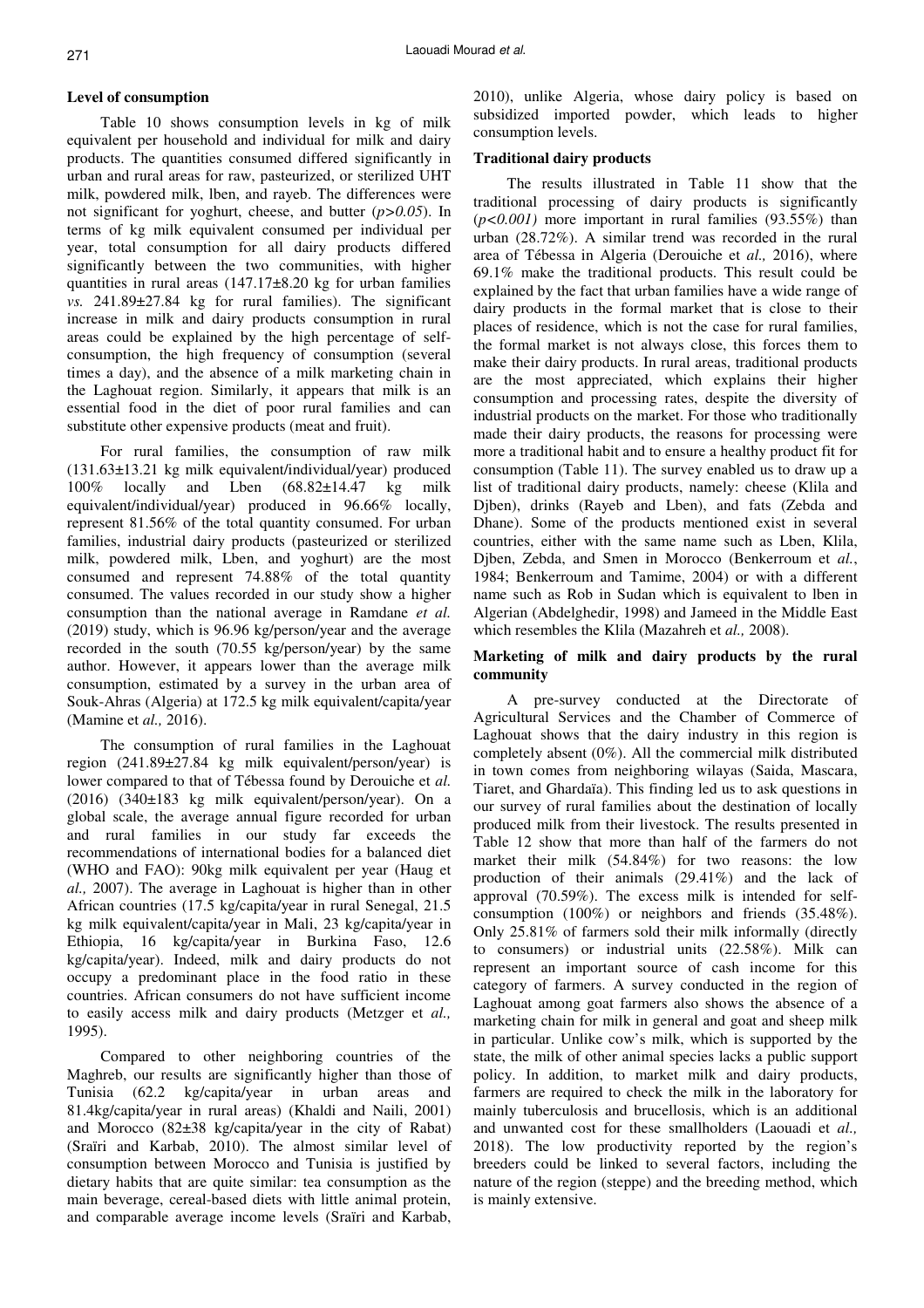|                         | we is constant to make the call $\mu$ process in them the rain the |                       | Frequencies and citations $(\%)$ |         |
|-------------------------|--------------------------------------------------------------------|-----------------------|----------------------------------|---------|
| <b>Variables</b>        | <b>Modalities</b>                                                  | <b>Urban families</b> | <b>Rural families</b>            | P-value |
|                         |                                                                    | $(N=94)$              | $(N=31)$                         |         |
| Consumption             | N <sub>0</sub>                                                     | 2.13                  | 0.00                             |         |
|                         | Yes                                                                | 97.87                 | 100.00                           | ns      |
|                         | Source of calcium                                                  | 61.25                 | 74.19                            |         |
|                         | Source of protein                                                  | 2.50                  | 0.00                             |         |
|                         | Sources of vitamins                                                | 6.25                  | 0.00                             |         |
| Reasons for consumption | Eating habits                                                      | 22.50                 | 22.58                            |         |
|                         | Food requirements                                                  | 6.25                  | 3.23                             |         |
|                         | Good for your health                                               | 3.50                  | 0.00                             |         |
|                         | Raw milk                                                           | 42.55                 | 100.00                           | ***     |
|                         | Pasteurized and UHT milk                                           | 89.36                 | 22.58                            | ***     |
|                         | Milk powder                                                        | 84.04                 | 12.9                             | ***     |
| Types of dairy products | Lben                                                               | 81.91                 | 96.77                            | *       |
| consumed                | Rayeb                                                              | 62.77                 | 67.74                            | ns      |
|                         | <b>Butter</b>                                                      | 88.30                 | 100.00                           | $\ast$  |
|                         | Yogurt                                                             | 97.87                 | 74.19                            | ***     |
|                         | Cheese                                                             | 97.87                 | 70.97                            | ***     |

# **Table 1:** Consumption of milk and dairy products in urban and rural areas.

ns: not significant; \* : P<0.05; \*\*: P<0.01;\*\*\*: P<0.001

# **Table 2:** Raw milk consumption in urban and rural families.

| <b>Variables</b> | <b>Modalities</b> | Frequencies and citations $(\%)$ | P-value                 |     |
|------------------|-------------------|----------------------------------|-------------------------|-----|
|                  |                   | Urban families $(N=94)$          | Rural families $(N=31)$ |     |
| Consumption      | No                | 57.45                            | 0.00                    | *** |
|                  | Yes               | 42.55                            | 100.00                  |     |
|                  | Local             | 32.50                            | 100.00                  | *** |
| Provenance       | Purchased         | 77.50                            | 0.00                    |     |
|                  | Cow               | 82.5                             | 41.94                   |     |
| Animal species   | Goat              | 30.00                            | 77.42                   |     |
|                  | Ewes              | 2.50                             | 3.23                    |     |
|                  | Camel             | 0.00                             | 3.23                    |     |

ns: not significant; \* : P < 0.05; \*\*: P < 0.01;\*\*\*: P <0.001

# Table 3 : Pasteurized or UHT milk consumption in urban and rural families.

| Variables   | <b>Modalities</b> | Frequencies $(\% )$     | P-value                 |     |  |
|-------------|-------------------|-------------------------|-------------------------|-----|--|
|             |                   | Urban families $(N=94)$ | Rural families $(N=31)$ |     |  |
|             | No                | 10.64                   | 77.42                   | *** |  |
| Consumption | Yes               | 89.36                   | 22.58                   |     |  |
| Provenance  | Traditional       | 0.00                    | 0.00                    |     |  |
|             | Industrial        | 100.00                  | 100.00                  | ns  |  |

ns: not significant; \* : P < 0.05; \*\*: P < 0.01;\*\*\*: P <0.001

# **Table 4 :** Milk powder consumption in urban and rural families.

| Variables   | <b>Modalities</b> | Frequencies $(\% )$     | P-value                 |     |  |
|-------------|-------------------|-------------------------|-------------------------|-----|--|
|             |                   | Urban families $(N=94)$ | Rural families $(N=31)$ |     |  |
|             | No                | 15.96                   | 87.10                   | *** |  |
| Consumption | Yes               | 84.04                   | 12.90                   |     |  |
|             | Traditional       | 0.00                    | 0.00                    |     |  |
| Provenance  | Industrial        | 100.00                  | 100.00                  | ns  |  |

ns: not significant; \* : P < 0.05; \*\*: P < 0.01;\*\*\*: P <0.001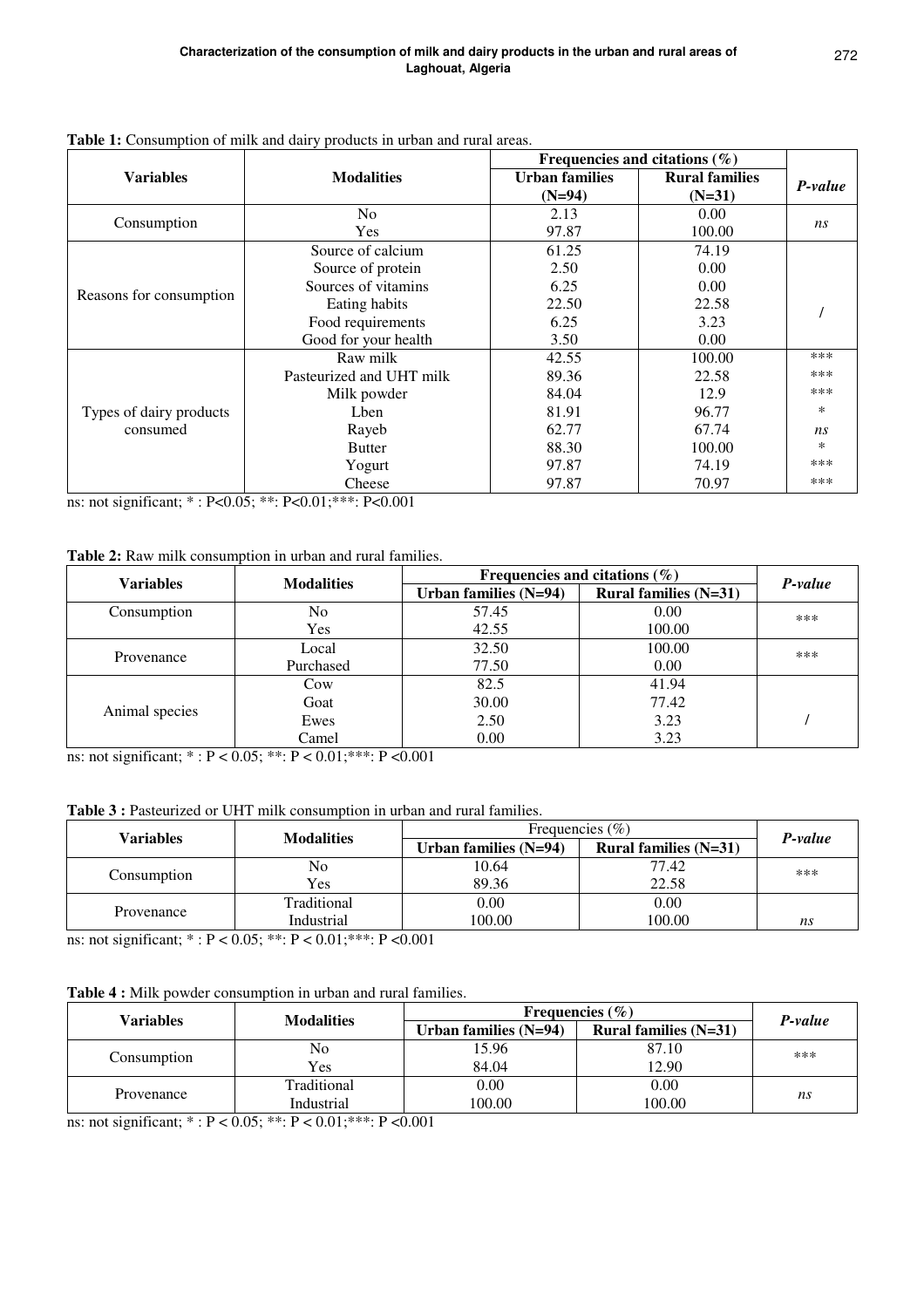# **Table 5:** Consumption of Rayeb curd in urban and rural families.

| Variables   | <b>Modalities</b>                                                                                                                                                                                                                                                                                                                       | Frequencies and citations $(\%)$ | P-value                 |     |
|-------------|-----------------------------------------------------------------------------------------------------------------------------------------------------------------------------------------------------------------------------------------------------------------------------------------------------------------------------------------|----------------------------------|-------------------------|-----|
|             |                                                                                                                                                                                                                                                                                                                                         | Urban families $(N=94)$          | Rural families $(N=31)$ |     |
|             | No                                                                                                                                                                                                                                                                                                                                      | 37.23                            | 32.26                   |     |
| Consumption | Yes                                                                                                                                                                                                                                                                                                                                     | 62.77                            | 67.74                   | ns  |
|             | Traditional                                                                                                                                                                                                                                                                                                                             | 16.94                            | 95.24                   | *** |
| Origin      | Industrial                                                                                                                                                                                                                                                                                                                              | 91.53                            | 23.81                   |     |
|             | $\ldots$ and $\ldots$ $\ldots$ $\ldots$ $\ldots$ $\ldots$ $\ldots$ $\ldots$ $\ldots$ $\ldots$ $\ldots$ $\ldots$ $\ldots$ $\ldots$ $\ldots$ $\ldots$ $\ldots$ $\ldots$ $\ldots$ $\ldots$ $\ldots$ $\ldots$ $\ldots$ $\ldots$ $\ldots$ $\ldots$ $\ldots$ $\ldots$ $\ldots$ $\ldots$ $\ldots$ $\ldots$ $\ldots$ $\ldots$ $\ldots$ $\ldots$ |                                  |                         |     |

ns: not significant; \* : P < 0.05; \*\*: P < 0.01;\*\*\*: P <0.001

## **Table 6 :** Lben consumption in urban and rural families.

| Variables   | <b>Modalities</b> | Frequencies and citations $(\%)$ | P-value                 |     |
|-------------|-------------------|----------------------------------|-------------------------|-----|
|             |                   | Urban families $(N=94)$          | Rural families $(N=31)$ |     |
|             | No                | 18.09                            | 3.23                    | *   |
| Consumption | Yes               | 81.91                            | 96.77                   |     |
|             | Traditional       | 23.38                            | 96.66                   | *** |
| Origin      | Industrial        | 89.61                            | 16.66                   |     |

ns: not significant; \* : P < 0.05; \*\*: P < 0.01;\*\*\*: P <0.001

# Table 7 : Consumption of fermented milk "yoghurt" in urban and rural families.

| Variables   | <b>Modalities</b> | Frequencies $(\% )$     | P-value                 |     |  |
|-------------|-------------------|-------------------------|-------------------------|-----|--|
|             |                   | Urban families $(N=94)$ | Rural families $(N=31)$ |     |  |
|             | No                | 2.13                    | 25.81                   | *** |  |
| Consumption | Yes               | 97.87                   | 74.19                   |     |  |
|             | Traditional       | 0.00                    | 0.00                    |     |  |
| Origin      | Industrial        | 100.00                  | 100.00                  | ns  |  |

ns: not significant; \* : P < 0.05; \*\*: P < 0.01;\*\*\*: P <0.001

# **Table 8 :** Cheese consumption in urban and rural families.

| Variables   | <b>Modalities</b> | Frequencies and citations $(\% )$ | P-value                 |     |
|-------------|-------------------|-----------------------------------|-------------------------|-----|
|             |                   | Urban families $(N=94)$           | Rural families $(N=31)$ |     |
|             | No                | 2.13                              | 29.03                   | *** |
| Consumption | Yes               | 97.87                             | 70.97                   |     |
|             | Traditional       | 2.17                              | 4.55                    |     |
| Origin      | Industrial        | 100.00                            | 100.00                  | ns  |

ns: not significant; \* : P < 0.05; \*\*: P < 0.01;\*\*\*: P <0.001

# **Table 9 :** Butter consumption in urban and rural families.

| Variables   | <b>Modalities</b> | Frequencies and citations $(\% )$ | P-value                 |     |  |
|-------------|-------------------|-----------------------------------|-------------------------|-----|--|
|             |                   | Urban families $(N=94)$           | Rural families $(N=31)$ |     |  |
|             | No                | 1.70                              | 0.00                    | *   |  |
| Consumption | Yes               | 88.30                             | 100.00                  |     |  |
|             | Traditional       | 10.84                             | 87.10                   | *** |  |
| Origin      | Industrial        | 98.80                             | 41.94                   |     |  |

ns: not significant;  $* : P < 0.05$ ;  $** : P < 0.01$ ;  $** : P < 0.001$ 

# **Table 10 :** Consumption levels in kg milk equivalent in urban and rural areas (mean ± standard error).

| <b>Types of dairy</b> | <b>Conversion</b><br>coefficient in | <b>Quantity consumed per household</b><br>(Kg/household/year) |                                   | Quantity consumed per individual<br>(Kg/individual/year) | One factor                        |               |
|-----------------------|-------------------------------------|---------------------------------------------------------------|-----------------------------------|----------------------------------------------------------|-----------------------------------|---------------|
| products              | <b>Kg milk</b><br>equivalent        | <b>Urban families</b><br>$(N=94)$                             | <b>Rural families</b><br>$(N=31)$ | <b>Urban families</b><br>$(N=94)$                        | <b>Rural families</b><br>$(N=31)$ | <b>ANOVA</b>  |
| Raw milk              |                                     | $105.78 \pm 21.79$                                            | 704.87±40.77                      | $16.25 \pm 3.40$                                         | $131.63 \pm 13.21$                | ***           |
| Pasteurized milk      |                                     | 288.42±25.35                                                  | $21.19 \pm 12.24$                 | $46.89{\pm}4.10$                                         | $4.00 \pm 2.41$                   | ***           |
| Milk powder           | 7.6                                 | $115.94\pm9.70$                                               | $5.88 \pm 2.79$                   | $17.64 \pm 1.41$                                         | $0.89 \pm 0.43$                   | ***           |
| Lben                  |                                     | $87.60 \pm 11.15$                                             | $326.21 \pm 53.91$                | $14.06 \pm 1.87$                                         | $68.82 \pm 14.47$                 | ***           |
| Rayeb                 |                                     | $42.50 \pm 9.60$                                              | $138.68 \pm 39.13$                | $6.50 \pm 1.29$                                          | $18.89 \pm 5.12$                  | $***$         |
| Yogurt                |                                     | 114.28±12.28                                                  | $54.20 \pm 17.13$                 | $18.39 \pm 1.99$                                         | $12.37\pm 6.02$                   | ns            |
| Cheese                | 3.2                                 | $23.38 \pm 2.07$                                              | $22.45 \pm 7.27$                  | $3.62 \pm 2.07$                                          | $3.77 \pm 1.20$                   | ns.           |
| <b>Butter</b>         | 6.6                                 | $37.73 \pm 3.43$                                              | 18.89±4.28                        | $6.16 \pm 0.66$                                          | $3.62 \pm 0.66$                   | <sub>ns</sub> |
|                       |                                     | Total milk equivalent consumption per year                    |                                   | $147.17 \pm 8.20$                                        | 241.89±27.84                      | ***           |

ns: not significant; \* : P < 0.05; \*\*: P < 0.01;\*\*\*: P <0.001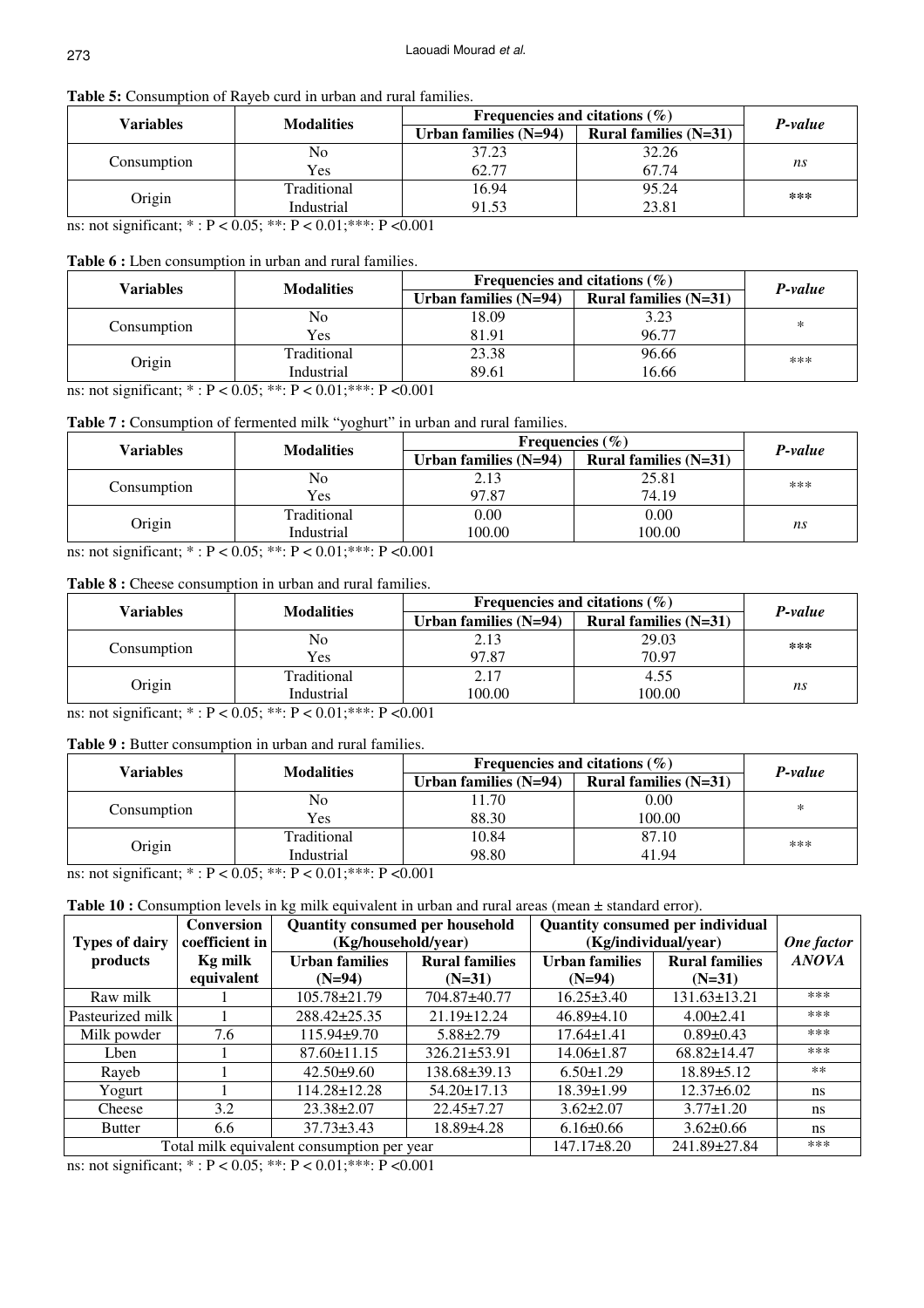|  | Table 11: Traditional milk processing into dairy products between urban and rural families. |
|--|---------------------------------------------------------------------------------------------|
|--|---------------------------------------------------------------------------------------------|

| <b>Variables</b>       | <b>Modalities</b>              | Frequencies and citations $(\%)$ | P-value               |     |
|------------------------|--------------------------------|----------------------------------|-----------------------|-----|
|                        |                                | <b>Urban families</b>            | <b>Rural families</b> |     |
|                        | N <sub>0</sub>                 | 71.28                            | 6.45                  | *** |
| Traditional processing | <b>Yes</b>                     | 28.72                            | 93.55                 |     |
|                        | Excess milk                    | 7.41                             | 0.00                  |     |
|                        | Guarantee of a healthy product | 22.92                            | 40.74                 |     |
| Traditional processing | Traditional habit              | 40.70                            | 55.28                 |     |
| reasons                | Lower cost                     | 11.11                            | 3.70                  |     |
|                        | Product diversification        | 14.81                            | 0.00                  |     |
|                        | Tastes better                  | 7.41                             | 7.40                  |     |

ns: not significant; \* : P < 0.05; \*\*: P < 0.01;\*\*\*: P <0.001

**Table 12:** Marketing of milk in rural areas.

| Variables                                      | <b>Modalities</b>         | Frequencies and Citations $(\%)$ |
|------------------------------------------------|---------------------------|----------------------------------|
| Marketing                                      | No                        | 54.84                            |
|                                                | Yes                       | 45.16                            |
| Destination of excess milk produced<br>locally | Self-consumption          | 100.00                           |
|                                                | Don                       | 35.48                            |
|                                                | Informally sold           | 25.81                            |
|                                                | Sold to dairy industrials | 22.58                            |
| Reasons for not marketing                      | No excess                 | 29.41                            |
|                                                | No approval               | 70.59                            |

# **Conclusion**

The results obtained allowed us to show that the consumption of milk and dairy products is a food habit strongly present among the inhabitants of the region of Laghouat, both in urban and rural areas. However, a disparity of consumption was identified. Indeed, consumption in the rural population remains specific and important because of the weight of self-production that characterizes it compared to the urban population. The milk sector in Laghouat district is very weak. This was measured on the one hand by the absence of a dairy industry of pasteurized or sterilized milk. On the other hand, by the absence of an effective marketing chain for locally produced milk. Finally, increasing the number of people in the sample would be interesting to establish more representative results. A greater concern of the wilaya authorities is necessary to revive the milk sector in Laghouat, as it is a region with a high milk potential.

# **References**

- Abdelgadir, W.; Nielsen, D.S.; Siddig, H. and Jakobsen, M. (1998). A traditional Sudanese fermented camel's milk product, Gariss, as a habitat of *Streptococcus infantarius subsp. Infantarius*. *Int. J. Food Microbiol.;*  127: 215-219.
- Amellal, R. (1995). La filière lait en Algérie: entre l'objectif de la sécurité alimentaire et la réalité de la dépendance. In : *Les agricultures maghrébines à l'aube de l'an 2000*. *Option Méditerranéennes B*, 14 : 229-238.
- Bencharif, A. (2001). Stratégies des acteurs de la filière lait en Algérie: états des lieux et problématiques. *Options Méditerranéennes B.; Etudes et Recherches*, 32 : 25-45.
- Benkerroum, N.; Tantaoui Elarki, A. and EL-marakchi, A. (1984). Hygienic quality of Moroccan lben. *Microbiol. Alim. Nutr*., 2 :199-206.
- Benkerroum, N. and Tamime, A.Y. (2004). Technology transfer of some Moroccan traditional dairy products (*lben, jben* and *smen*) to small industrial scale. *Food Microbiol.,* 21: 399-413.

Chikhi, K. and Padilla, M. (2014). L'alimentation en Algérie, quelle forme de modernité. *New Medit.,* 13 (3) : 50-58.

- Derouiche, M.; Aissaoui, Z.; Medjouj, N.H. and Zidoune, M.N. (2016). Consommation de lait et de produits laitiers en milieu rural de Tebessa, Algérie. *Livest. Res. Rural Dev.,* 28(5). url: https://lrrd.cipav. org.co/ lrrd28/5/meri28089.html
- Dilmi Bouras, A. (2008). Filière lait : Exemple de l'Algrie. Séminaire internationale Filière lait : Productions et Biotechnologies, Chlef les 02 et 03 décembre 2008,24p. url : https://www.univ-chlef.dz/drupub/ sites/ default/files/C7-D.pdf
- FAOSTAT. Statistics of Food and Agriculture Organization of the United Nations [en ligne]. 2019. [consulté le 07/02/2022]. url : http://www.fao.org/faostat/en/#data
- Haug, A.; Høstmark, A.T. and Harstad, O.M. (2007). Bovine milk in human nutrition. *Lipids Health Dis*.; 6: 9-25.
- Khaldi, R. and Naili, A. (2001). Dynamique de la consommation de lait et de produits laitiers en Tunisie. *Options Méditerranéennes B,* 32 : 76- 86.
- Laouadi, M.; Tennah, S.; Kafidi, N.; Antoine-Moussiaux, N. and Moula, N. (2018). A basic characterization of smallholders' goat production systems in Laghouat area, Algeria. *Pastoralism: Research, Policy and Practice,* 8(1): 24.
- Lecerf, J.M. (2010). Lait et santé, rumeurs vérités et qualité scientifique. https://www.cerin.org/wp-content/ uploads/ 2010/03/article-lecerf-dietecom-10-02\_01.pdf (pages consultées le 07/02/2022)
- Makhlouf, M.; Montaigne, E. and Tessa, A. (2015). La politique laitière algérienne: entre sécurité alimentaire et soutien différentiel de la consommation. *New Medit*, 14(1) : 12-23.
- Malassis, L. (1988). Histoire de l'agriculture, histoire de l'alimentation, histoire générale. *Economie rurale*, 184 : 192-198.
- Mamine, F.; Montaigne, É. and Boutonnet, J.P. (2016). Perception de la qualité des produits laitiers et comportement du consommateur algérien. *Économie*